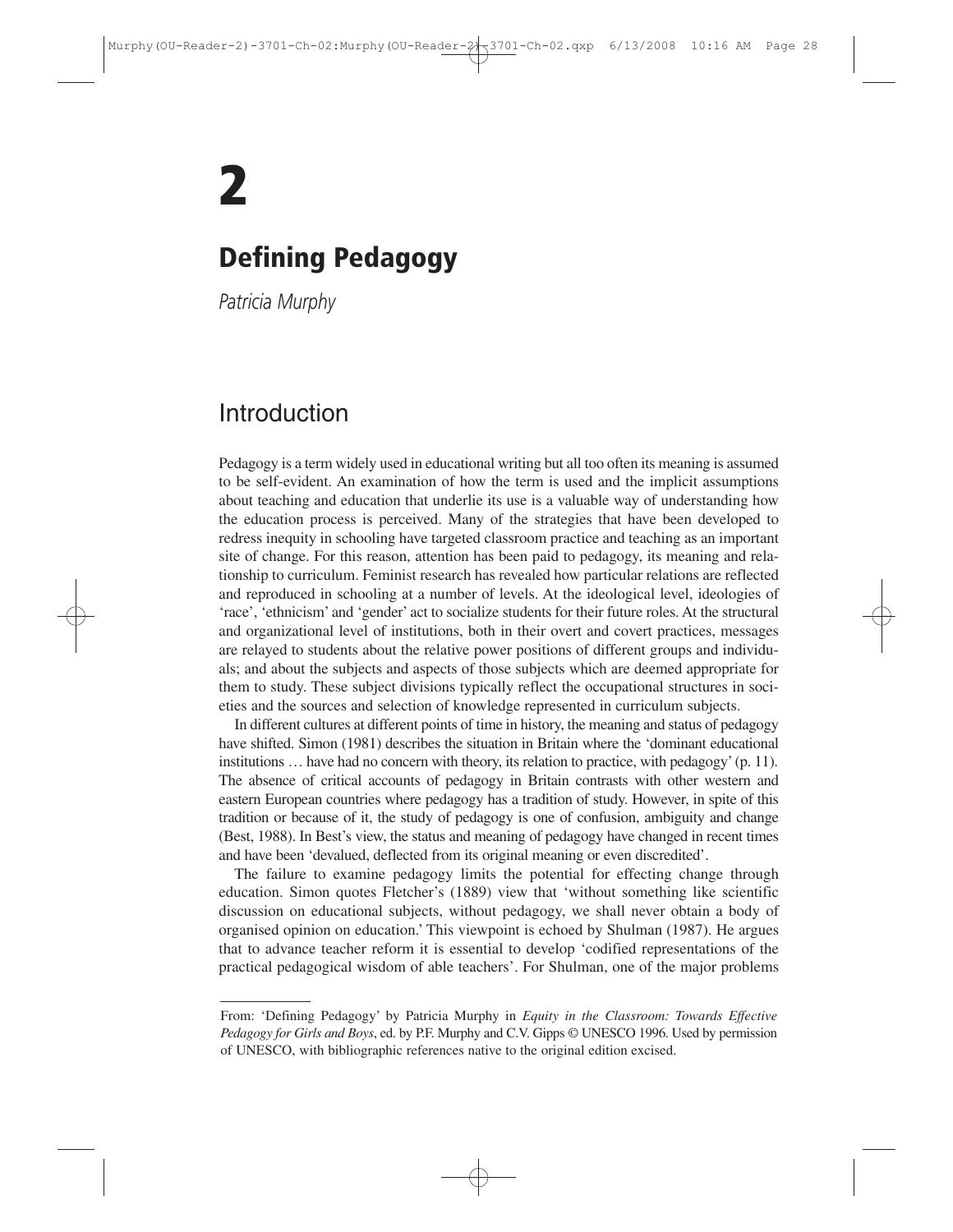for understanding teaching is that 'the best creations of its practitioners are lost to both contemporary and future peers … teaching is conducted without an audience of peers. It is devoid of a history of practice' (1987, p. 12). For Shulman, accounts of practice must include the management of students in classrooms and the management of *ideas* within classroom discourse.

There has been recognition in recent years of the unique, interactive nature of pedagogy. This interactiveness makes it difficult to capture and represent professional expertise as practised in classrooms. Interventions that have been developed to enhance female partici pation in aspects of the education process or to challenge sexist ideology in schools and society provide detailed accounts of practice. They are, therefore, invaluable sources of illumination of a pedagogy that is seen more as an art than a science.

In this chapter, we consider some of the historical accounts of pedagogy and identify some of the key elements in its conception. We then turn to more current debates that extend this conception and draw upon developments in understanding about the nature of human learning and knowledge. Finally, we consider feminist research and review the characteristic of feminist pedagogy and how these relate to the general debates about pedagogy. […]

# Changing perceptions of pedagogy

Simon, in his critique of pedagogy in the British context, highlights the important link between views of ability and learning and education. He describes how early attempts to integrate theoretical knowledge with the practice of education during the late nineteenth century in Britain were based on associationist psychological theories of learning. In these theories, learners are viewed as passive responders to external stimuli. The pedagogy emerging from elementary schools in the 1890s and secondary schools in the early 1900s reflected this. Walkerdine (1984) described the purpose behind the introduction of compulsory schooling in Britain as social and disciplinary, to inculcate in the populace good habits to redress the perceived consequences of bad habits, i.e., crime and poverty.

The next significant change in the form of pedagogy, Walkerdine associates with the emergence of the term 'class' in the discourse that developed when population statistics became available. This led to a shift in the organization of educational apparatuses from school rooms to classrooms, from mixed age groupings to same age 'class' groupings. Education for regulation and citizenship was now to be achieved not through coercion as previously believed, but through the development of rational powers of the mind, hence the content of what children were to study also changed. As Walkerdine points out, these changes in pedagogy emerged as a result of conflicts and struggle and were 'simultaneously discursive transformation and a transformation of apparatuses and practices'. The next development in approaches to pedagogy was influenced by the new emphasis on psychometrics in education.

Psychometric constructs such as mental age are premised on the concept of the norm, i.e., normal behaviour, normal achievement, the normal child. These constructs were appropriated by psychologists who believed that humans were possessed of a general innate ability that was distributed in the population normally (Spearman, 1927). Individuals' innate ability sets the ceiling on their achievements: it follows from this that teaching cannot alter children's *potential* to learn. Such a perspective fits well with those educators who hold a hereditarian view of intelligence (see Gould, 1981). As Walkerdine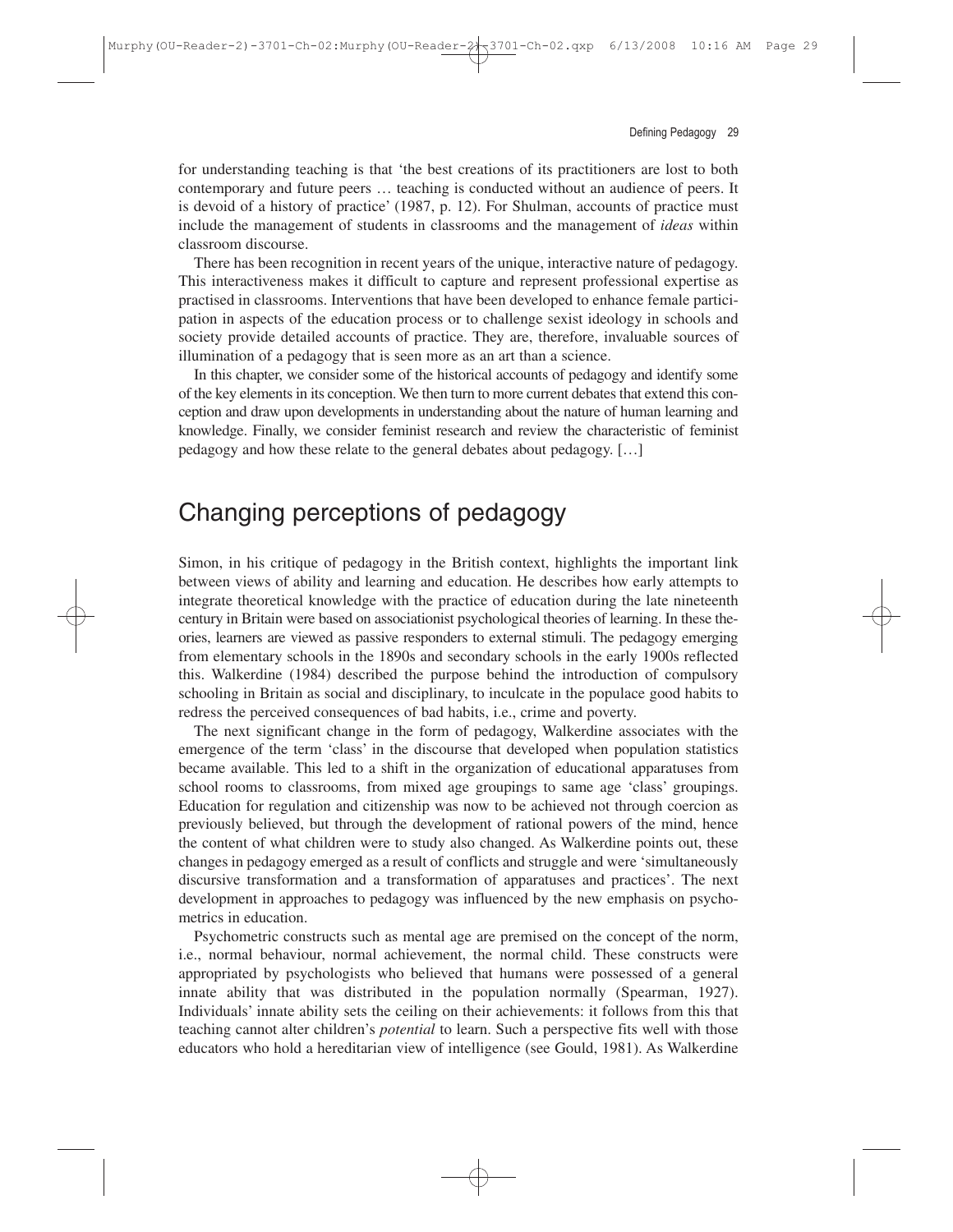(1984) put it, 'the development of the "child" as an object both of science in its own right and of the apparatuses of normalisation … provided the possibility for a science and a pedagogy based on a model of naturally occurring development which could be observed, normalised and regulated.'

The emergence of new theories of learning which challenged the notion of innate ability independent of environmental, social and educational influences reasserted in the education community the belief in the human capacity to learn. Child-centred theories of learning led to what is commonly and often misleadingly referred to as discovery approaches to pedagogy or non-directive pedagogy. In these theories of learning, the child is believed to possess certain qualities and potentials which can be realized, given the appropriate environment. The focus on individual potential in these theories introduced the notion and possibility of an individualized rather than a class-based pedagogy. The teacher's role was also recast. She was no longer the inculcator of rational powers of the mind, but the 'guide' who enabled individual growth. This theory of pedagogy drew heavily on interpretations of aspects of Piagetian theories including notions of stages of development and 'readiness' for learning. Central to the pedagogy was the belief that a child's development towards scientific rationality emerges spontaneously as she explores and 'plays' with the environment. However, a child can only learn from certain experiences if 'ready', i.e., at the appropriate stage of development.

Walkerdine (1984) has described the circumstances that led to Piagetian theories being taken up in the particular ways they have been in classrooms. She details inherent conflicts between Piaget's theories that aim to normalize children's behaviours and a pedagogy that is premised on the aim of liberating the individuality of the child. Of particular value is Walkerdine's analysis of the web of related practices and apparatuses (such as record cards, classroom layout, work-cards, teacher training) which together 'produce the possibility and effectivity of the child-centred pedagogy'. The continuing and important message from Walkerdine is that the apparatuses of the pedagogy are not merely applications, but a site of production in their own right. Feminist research has paid particular attention to the apparatuses of pedagogy and how they are implicated in producing and maintaining differentiation in schools. For example, assessment practices or forms of questioning may only enable certain students to reveal what they know and may act as barriers to others (Murphy, 1995). Less obvious are those practices and customs […] which make assumptions about gender differences, in particular, the way the physical school constructs a different 'place' for girls and boys by unduly restricting the use of space for girls. Gordon (1996) describes how this, in turn, becomes one of the influences that affects teachers' judgments and expectations of girls.

# Developments in views about learning and teaching

Whilst Piagetian theories continue to be reinterpreted and applied to aspects of education, other influential theories have emerged in recent years, in particular other forms of constructivism and socio-cultural theories of learning. Common to all of these theories, however, including Piaget's, is the notion of the student as agent, the active constructor of meaning and knowledge. Although views vary about the nature of this agency, it is generally agreed that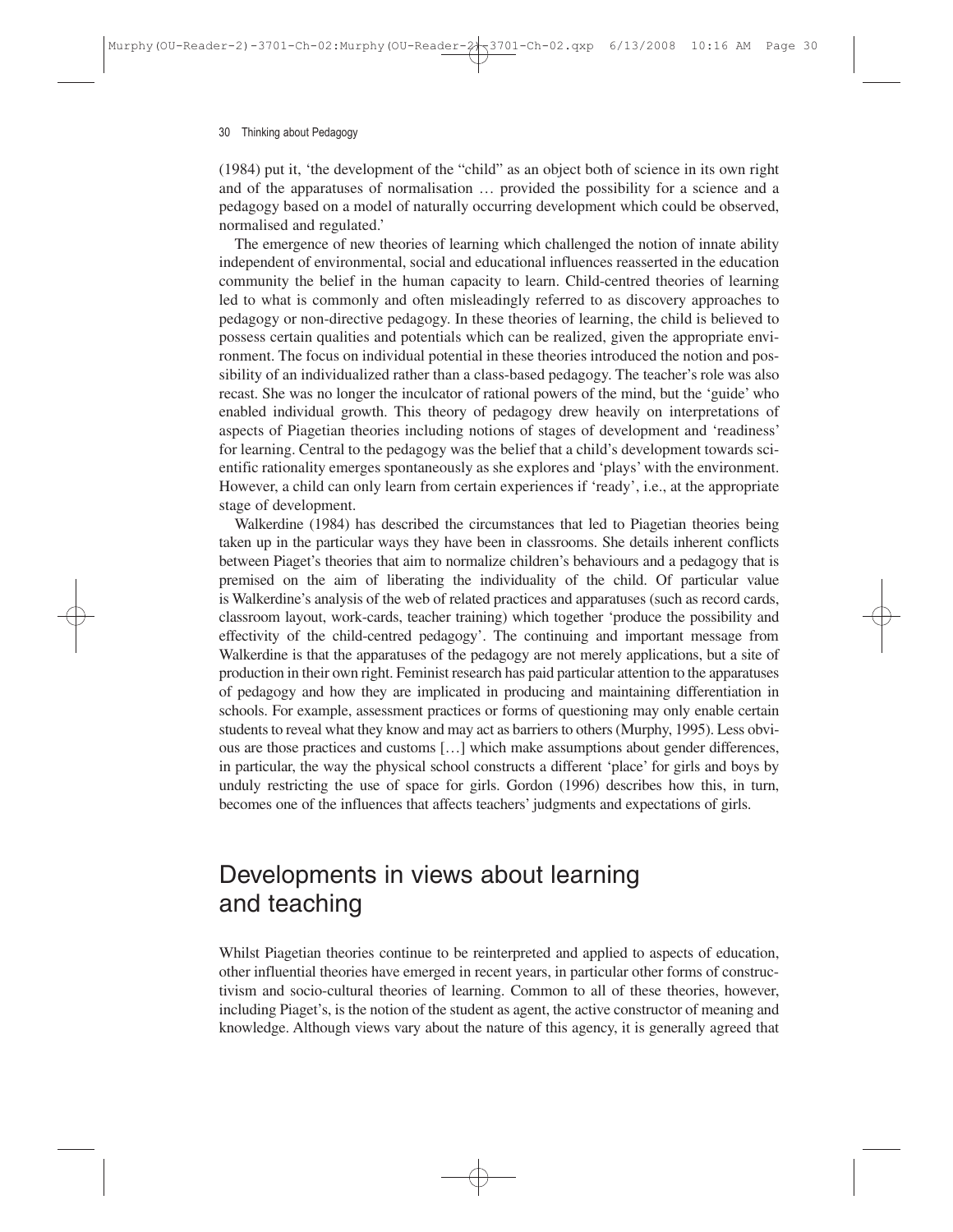in order to teach one must first establish what students know, how they know it and how they feel about that aspect of their experience. The concept of agency has other implications for teaching and learning. If it is the student who constructs meaning out of the opportunities school offers, then, to progress, students need to gain an explicit understanding of what they know and how they come to know it, i.e., to develop *operative* knowledge that allows them to select from their knowledge appropriately in order to solve the problems and dilemmas they face in making sense. This operative knowledge (von Glasersfeld, 1989) has to be *taught* and requires teachers to develop strategies to make students' thinking explicit to them. The development of such metacognitive awareness relies crucially on language.

This focus on the role of language in learning coupled with a quite different perception of human ability distinguished social constructivist and socio-cultural theories of learning from certain Piagetian based and behaviourist perspectives. For example, on the conception of students' ability, Bruner (1986) considers that children develop an understanding of others' minds from a very early age. He considers the shared use of language to be the key which unlocks others' minds to us. Learning how to use language involves 'both learning the culture and learning how to express intention in congruence with the culture.' For Bruner, culture is the 'implicit semi-connected knowledge of the world, from which, through negotiation, people arrive at satisfactory ways of acting in a given context.' If we consider differential power relations in schools and the differing cultural experiences and values of teachers and students, we can begin to anticipate how such negotiation could, in certain contexts, break down or operate to the disadvantage of individuals and groups.

Bruner's thinking was influenced by the Russian psychologist Vygotsky (1978). Vygotskian perspectives have been increasingly applied to the process of education in recent years. Vygotsky similarly saw language as intimately involved in the process of learning and development. Through the use of language, children mediate their actions. As such, egocentric speech represents the transition between external and internal speech. Faced with difficulties, a child communicates with another adult or peer, and this socialized speech is subsequently internalized by the child. Seen in this way, language comes to form higher mental processes. It structures and directs thinking and concept formation, and is the product of social experience.

Vygotsky's view of development, and his concern with language and communication as central to learning, have major implications for teaching. In his view, students' potential for learning depends both on their existing knowledge and their capacity to learn. The potential for achievement can be realized through the help of a more informed adult or peer a quite different conception to that of age-related staged development. Learning triggers developmental processes that only operate when the learner interacts and cooperates with people and the environment. In Bruner's words, the teacher 'serves the learner as a vicarious form of consciousness until such time as the learner is able to master his own actions' (Bruner, 1985, p. 24). The teacher's role is now much more demanding than that of a 'guide'. From this notion of the teacher's role, the term 'scaffolding' was coined (Wood, 1988). Scaffolding describes how teachers act to focus students' attention on 'relevant and timely aspects of the task and highlight things they need to take account of' (Wood, 1988, pp. 80–1). The teacher actively structures the support students need until they attain 'stand alone' competence. The ability to scaffold tasks suggests that teachers are aware of individual students' different needs. Indeed it is one of the reasons for the current focus on formative assessment practice. However, it is documented in research that many boys and girls approach learning activities in different ways. The 'scaffolds' that teachers provide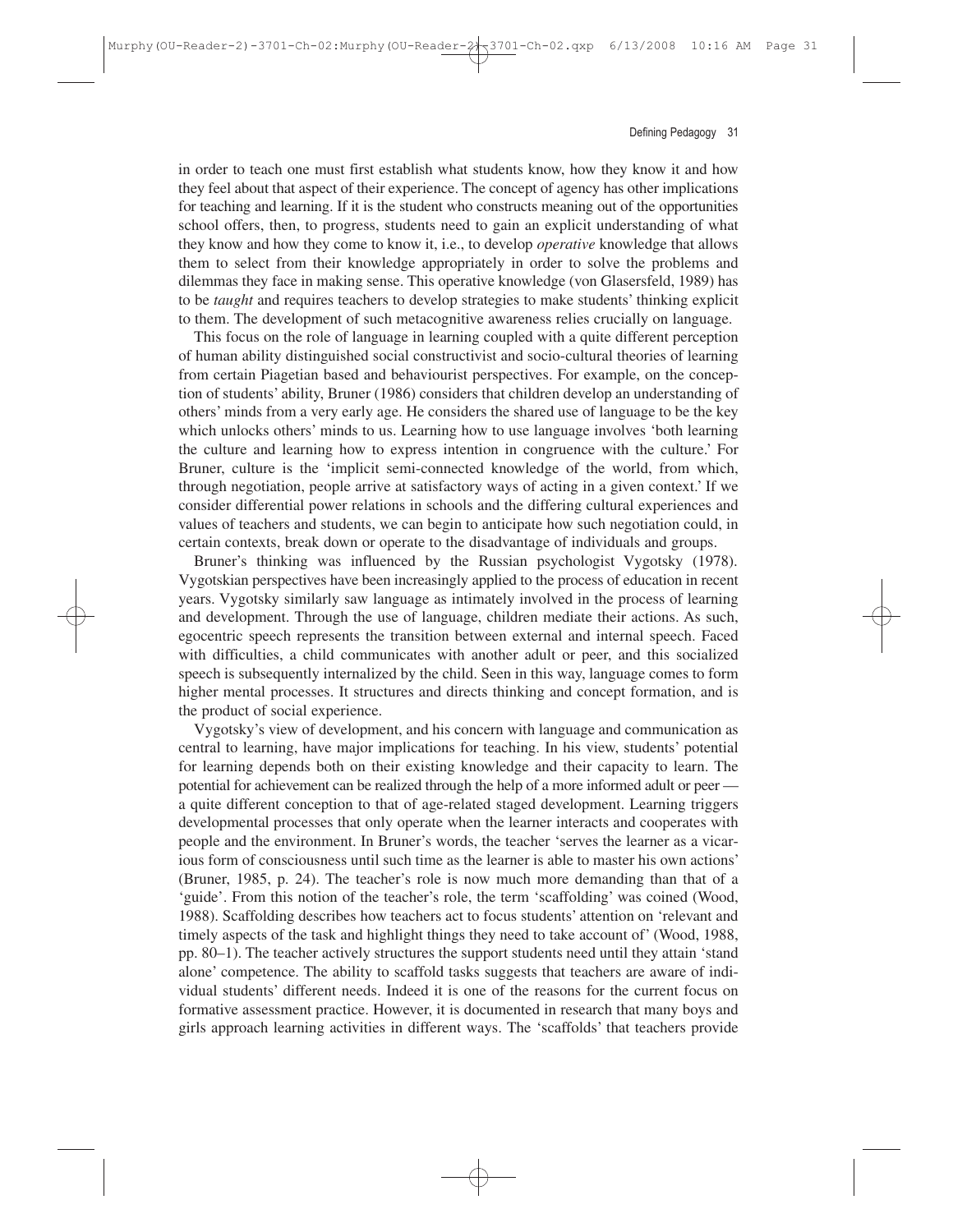for students would need to take into account the influence of students' different cognitive styles if they are to serve as supports for them.

Bruner talks of students establishing joint reference between each other on the basis of shared contexts and assumptions. However, meaning produced through this process of reference is always 'undetermined and ambiguous'. Von Glasersfeld applies this to teaching and argues that teachers construct models of students' notions and operations. The teacher's goal is to gain understanding of the students' understanding. The 'best' that can be achieved in this process is a model that remains 'viable within the range of available experience'. These notions of modelling and referencing place both teachers and students in a *dialectical relationship*. The theory of learning once again redefines the teacher's role and relationship to the student. Paulo Freire similarly viewed the process of learning as a dialectical movement (Freire, 1971). 'The act of knowing involves a dialectical movement that goes from action of reflection and from reflection upon action to a new action' (Freire, 1985). For Freire, the learning process implies the existence of two interrelated contexts. These he labels as 'authentic dialogue' between students and teachers, and the second the 'social reality' in which people exist. The teacher's role in Freire's perspective is to pose problems about 'codified existential situations in order to help learners arrive at a more critical view of their reality'. Whilst it is not possible to go into theories of learning and knowledge in any great depth here, it is important to raise a few other central ideas that have come to the fore in thinking about the learning process. These ideas have particular relevance to the equity debate and, to an extent, extend the notions already discussed.

One significant issue is the context dependency of learners' knowledge. Context in this debate is seen as the common knowledge of the speakers invoked by the discourse (Edwards and Mercer, 1987). Context is therefore an integral aspect of making sense along with learners' prior knowledge and understanding. Many of the differences in girls' and boys' responses to teaching and assessment activities indicate that the common knowledge invoked by the activities is not shared (Murphy, 1996). […] In similar circumstances, girls and boys perceive different problems because their view of what is relevant differs (Harding, 1996). These differences mean that the opportunities that students have to develop particular understandings will vary in spite of the apparent commonality in teaching provision. The teachers' selections and those reflected in textbooks can therefore support the learning of some students to the disadvantage of others. Traditionally, it has been the meanings that girls more than boys value that are marginalized in curriculum activities — English being an exception. For many teachers and students, these context effects are invisible and their impact on learning unanticipated. […]

Traditionally, knowledge has been viewed as an 'integral, self-sufficient substance, theoretically independent of the *situations* [my emphasis] in which it is learned and used' (Brown, Collins and Duguid, 1989). Situated cognition theorists challenge fundamentally the separation of what is learned from how it is learned and used. Knowledge in their view is not separable from the activity and situation in which it is produced. Rather, knowledge is like language: 'its constituent parts index the world and so are inextricably a product of the activity and situations in which they are produced' (Brown, Collins and Duguid, 1989). Conceptual tools are seen to reflect the cumulative wisdom of the culture and are a product of *negotiation*. According to Brown *et al*. 'activity, concept and culture are interdependent'.

For those educators concerned with equity in the classroom, the force of situated cognition is in the implications it raises for school knowledge systems. The social construction of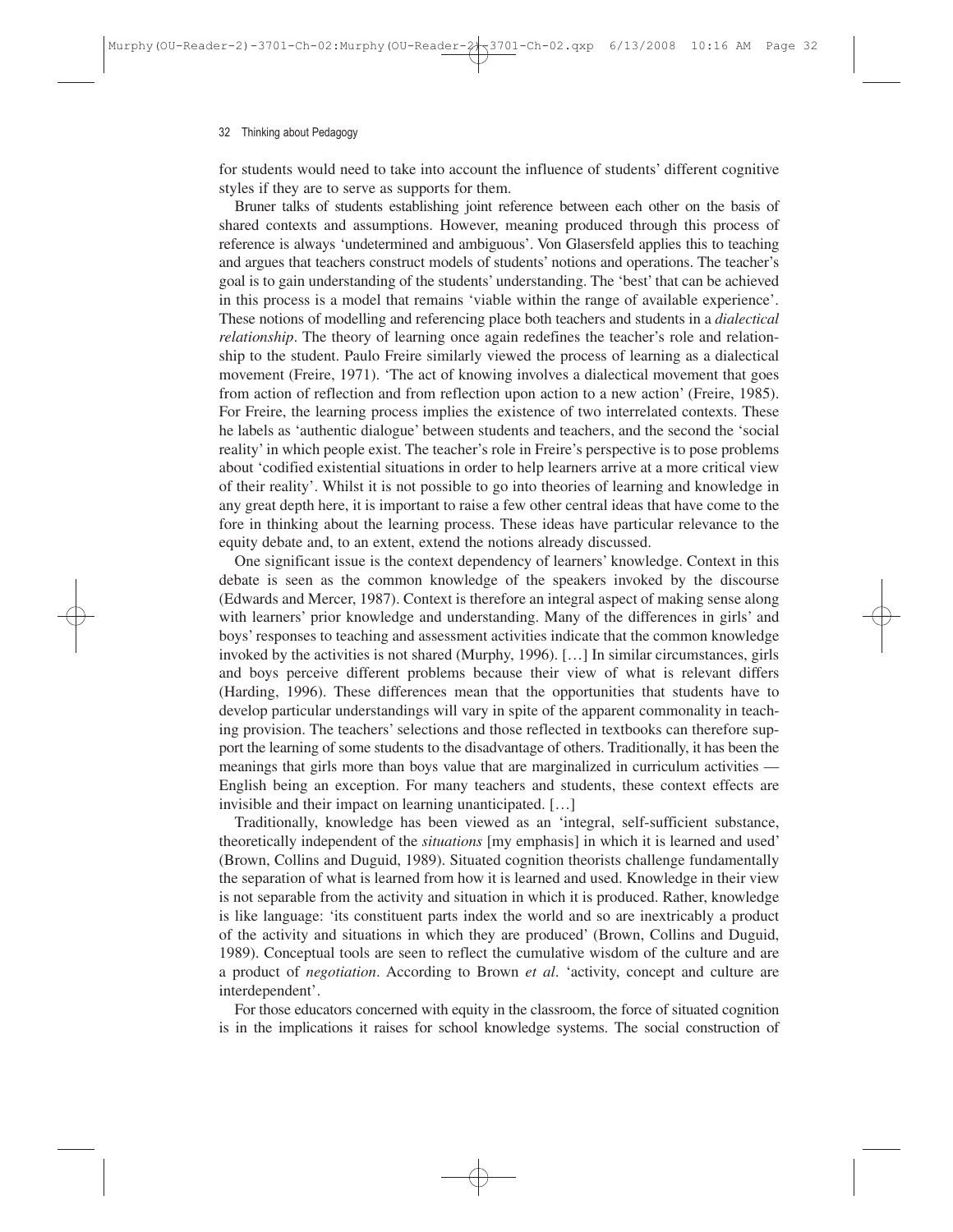knowledge is a product of negotiation. In order to understand key ideas in subjects, students need to understand, and have access to, this process of negotiation. This suggests a need to examine critically the status of subject knowledge claims and whose cumulative wisdom is reflected in teachers' practice and in the curriculum guidelines within which they work. This examination needs to include gender, ethnicity, race and socio-economic class to determine which individuals and groups the knowledge is accessible to, and/or valuable for. In this perspective of learning, the teacher has the task of making cultural practices available to students for consideration. The implication of this is that reflection on the selection and sources of school knowledge should happen as part of the dialogue *between* teachers and students. Introducing examples of assessment practice for critical examination can help support this process by providing explicit examples of what is 'valued'. A further strategy involves teachers introducing controversial knowledge claims, e.g., hypothesized causal links between diet and cancer, as part of the subject curriculum. This provides opportunities for students to 'learn' about the nature of evidence while they examine the validity of such claims.

Kruse (1996) refers to a strategy where everybody in a teaching group is given the opportunity to express their opinion about a subject matter. […] Burton (1996) argues similarly for a shift from 'knowledge control by authorities external to the student, to the development of a community of voices with whom authority and indeed authorship rest'. [...] From these theories of learning and of knowledge, there has emerged a different perception of the teacher–student relationship. This reflects both a different understanding of the significance of students' knowledge and ways of knowing and of the purpose of education, the latter now being seen as providing entry into different cultural practices and knowledges. In current theories, the teacher's role is much more complex: the teacher has to find ways of helping students 'find, create and negotiate their meanings' (Lerman, 1993). This involves providing activities which are meaningful and purposeful from the students' perspective and which allow them to apply and develop their understandings in explicit relation to others. The focus on meaning and purpose in learning and assessment is a central feature of many interventions advocated to support girls' learning. Authenticity in tasks ensures that the links between school learning and out-of-school practices are explicit. That this is a need perceived by girls more than boys is a matter for concern. The literature on situated cognition shows that the activities from which students' knowledge is derived are intimately linked to that knowledge. Hence, if learning is focused on abstracted school tasks and rituals, what students will acquire is ritualistic knowledge applicable only to those situations in which it is learned. Consequently, authenticity in tasks is a prerequisite for developing knowledge that can be applied in the culture. It is therefore essential for *all* students' learning.

In current theories of learning, the responsibility for learning rests with students and teachers. Students are expected to engage in dialogue with each other, and with teachers, and to validate their own understandings rather than merely accept transmitted views. Students need particular study skills to participate in this type of learning. Interventions to enhance girls' learning typically involve collaborative ways of working. Girls more than boys prefer to cooperate and engage in dialogue with peers about their learning. Consequently, girls more than boys have the study skills that are needed for the type of pedagogy advocated. It is to be expected that many boys will need support to acquire these skills. A first step will be in establishing with them the significance of skills that hitherto have been devalued. […] As Kenway (1996) points out, the resistance of students to pedagogic intervention needs to be reflected on when evaluating their effectiveness and future direction.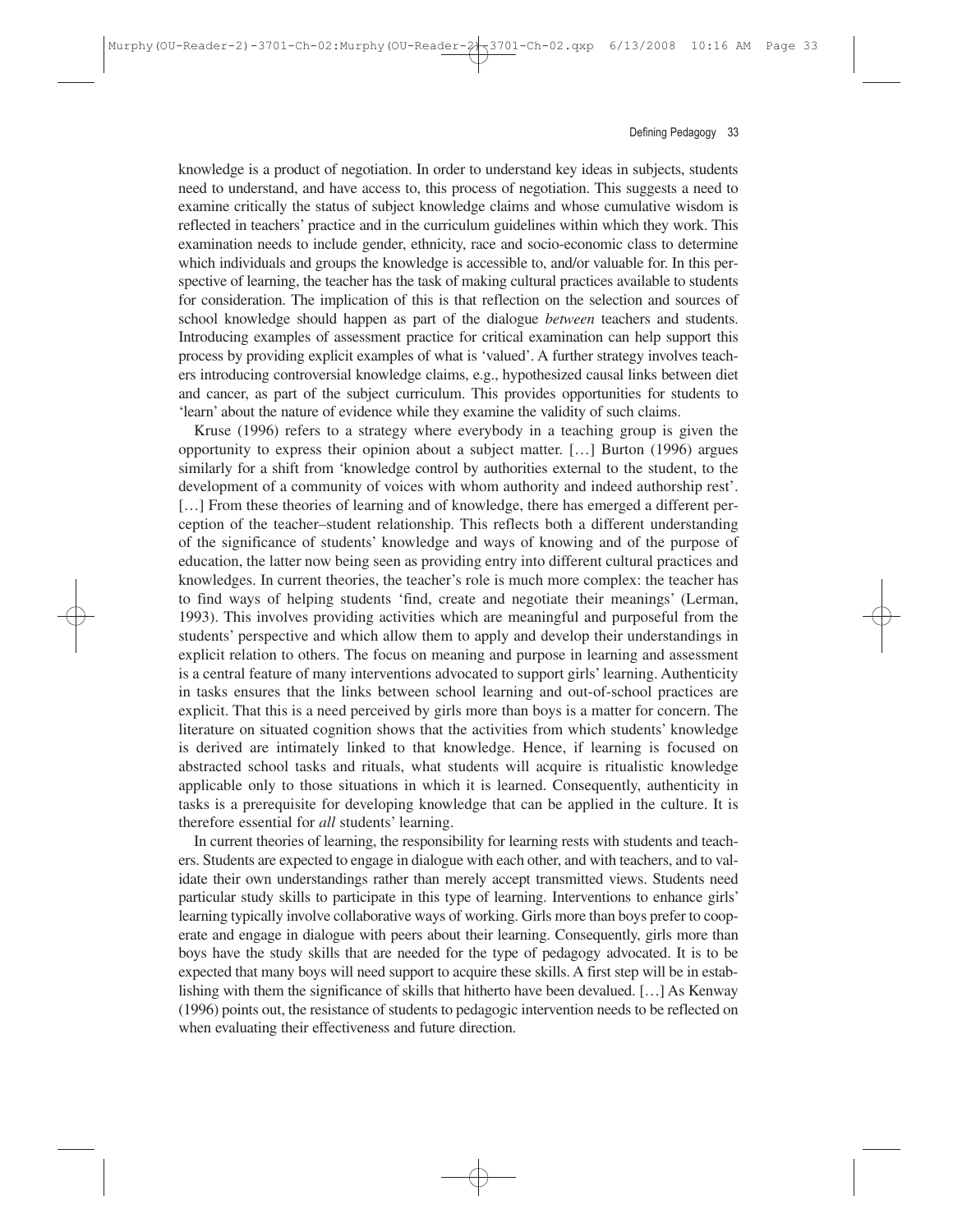We turn next to consider how debates about pedagogy are being considered in the wider education arena and what key elements in the conceptualization of pedagogy are emerging from this debate.

# Redefining pedagogy

Didactics was a term introduced to bring coherence to the debate about pedagogy: it describes the study of the relationship between learners, teachers and educational subject knowledge. Didactics placed an emphasis on the uniqueness of school subjects and accorded them equal status with the *process* of presentation. Didactics is concerned with the processes of the person learning and the particular content to be learned (the knowledge and the know-how). However, the practical element of pedagogy, the putting into practice, was seen to be absent from such a description. Tochon and Munby (1993), in developing a wider definition of pedagogy, distinguish didactics from pedagogy in the following way:

Pedagogy is concerned with our immediate image of the teaching situation. It is live processing developed in a practical and idiosyncratic situation. Didactic goals can be written down, but pedagogical experience cannot be easily theorised, owing to its unique interactive aspects. Though action research and reflection reveals the existence of basic principles underlying practical classroom experience, no matter what rules might be inferred, pedagogy still remains an adventure. (p. 207)

This move away from conceptions of pedagogy as the *science* of teaching, reflects a new epistemology of practice — an epistemology in which the notion of praxis is central. Praxis is a term used to describe the dialectical relationship between theory and practice in teaching — a form of reasoning informed by action. Schon (1987) describes this new epistemology of practice in the following way:

… one that would stand the question of professional knowledge on its head by taking as its point of departure the competence and artistry already embedded in skilful practice — especially the reflection-in-action … that practitioners sometimes bring to situations of uncertainty, uniqueness and conflict.

The reconceptualizing of pedagogy as art is not a small matter. The way professional knowledge is perceived as ambiguous and incomplete, a 'tacit knowledge that is hard to put into words, at the core of the practice of every highly regarded professional' (Schon, 1987), has led to a crisis of confidence in the profession of education.

It is for these reasons that reformists such as Shulman are currently attempting to articulate the knowledge base of teachers. He defines *pedagogical content knowledge* as 'that special amalgam of content and pedagogy that is uniquely the province of professional understanding' (1987, p. 8). He argues, as others do, that it is the *wisdom of practice* that is the 'least codified source of teacher knowledge'. What is challenged by those educationists examining Shulman's concept of pedagogical content knowledge is that it presumes subject knowledge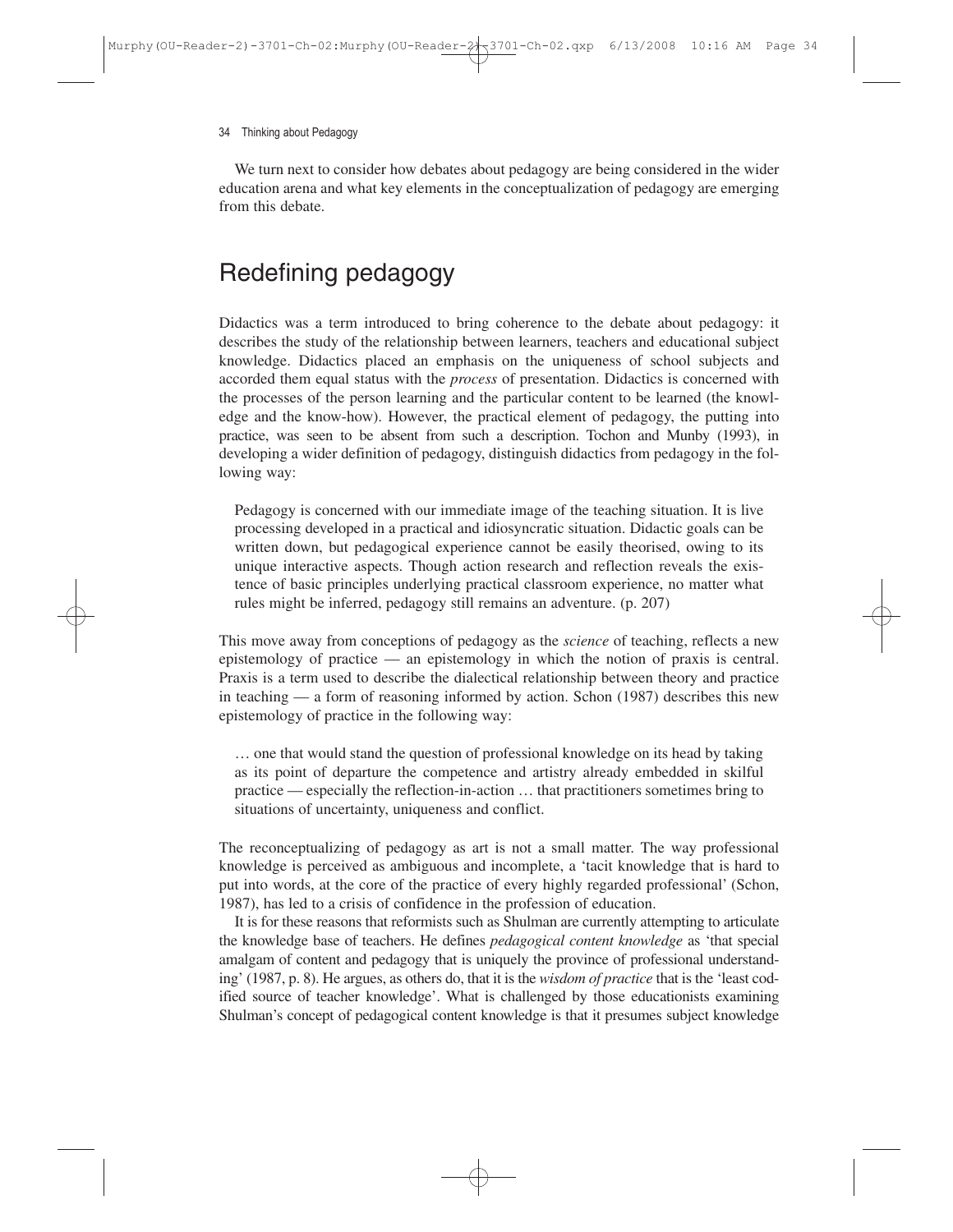is absolute, uncontestable, unidimensional and static (Meredith, 1995). Others argue the need to see the transposition of content knowledge to school knowledge as a didactic rather than pedagogic process. The didactic process involves change, alteration and restructuring if the knowledge is to be teachable (Chevellard, 1991, quoted in Banks, Bourdillon, Leach, Manning, Moon and Swarbrick, 1995). Hence, a split between school knowledge and pedagogical school knowledge is envisioned to 'create a dynamic which leaves open to question curriculum constructs [such as subjects]' (Banks *et al*., 1995, p. 8).

To reflect on this new epistemology of practice requires a discourse that Alexander refers to as 'dilemma-language' (Alexander, 1992). Dilemma-language is the articulation of 'doubts, qualification, dilemma, consciousness of nuance, alertness to the affective dimension … [which] can indicate true insight … [and] inner strength rather than mere professional machismo.' Such a discourse, according to Alexander, has not yet been legitimized because of the imbalance in power between practitioners and others in the educational hierarchy. The dilemmas teachers face also need to be examined in the political, social and cultural contexts in which teachers practise. Osborn and Broadfoot (1992) observed in their study of French and English primary teachers that:

… for English teachers the critical issue … [is] how to resolve the practical problems inherent in delivering an individualised pedagogy in the context of a range of external pressures and large class sizes. For French teachers the dilemma is providing equal justice under law with the assumption of a common cultural base. … given growing differentiation in the social context and individual values. (p. 12)

The redefinition of pedagogy as an art follows from the view that pedagogy is about the *interactions between teachers, students and the learning environment and learning tasks –* our working definition given in the introduction. However, we have argued that pedagogy cannot be disembedded from the wider educational system. So, in order to address what is an effective pedagogy, we must be agreed on the goals of education. In the context of the equity debate, it is Freire's view that has been influential. In his liberatory pedagogy, Freire (1971) argues that education must help students develop an increasingly critical view of their reality. […] It is appropriate now to examine the feminist contribution to the debate about pedagogy. It was feminist research which first drew attention to inadequacies in pedagogy in relation to groups and individuals. Through feminist interventions and evaluations of these, we now have a much richer understanding of the nature of pedagogy.

## Perspectives on feminist pedagogy

Feminist pedagogy grew out of concern about the absence of any discourses concerned with transformative and critical pedagogy in the debate about teaching and learning. Its aim is to create awareness of 'difference' and of the process by which social divisions such as race, sex and socio-economic class structure individual experiences and opportunities. Feminist pedagogy is based on an 'analysis of females' and males' multiple and different material realities and illuminates females' and males' multiple and different experiences' (Weiner, 1994, p. 130). To reveal the varying positions of students and teachers, pedagogy has to become a site of discourse.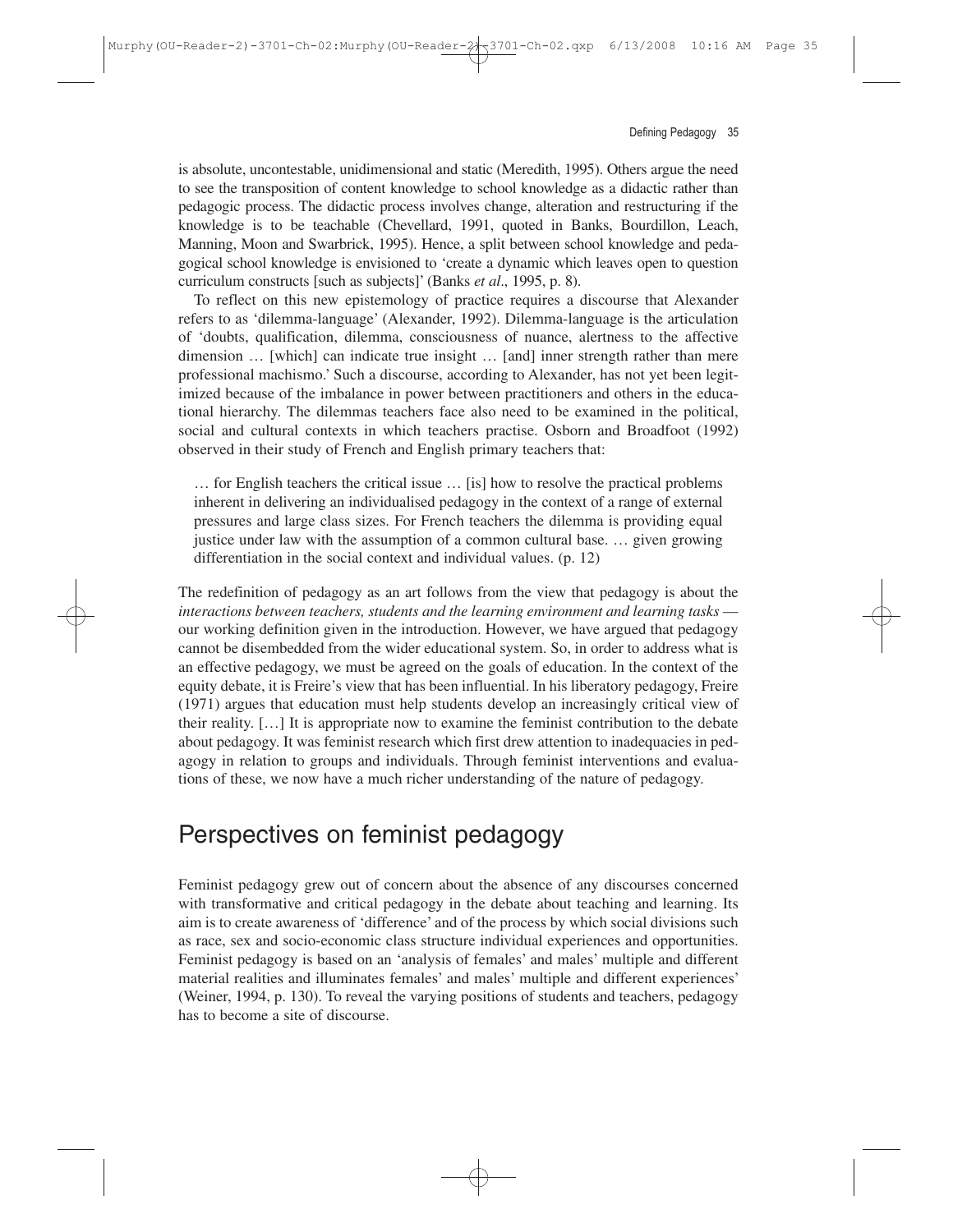A feminist pedagogy provides students with access to alternative discourses to help them understand how identities are shaped and meanings and truths constructed. […] Davies (1989) describes the way children acquire the discursive practices of their society and learn to position themselves as male or female. As in all human actions, people are not passively shaped: each is active in taking up discourses through which he or she is shaped. For feminists, it is essential to reveal to students how meanings related to gender are produced and how these in turn influence the construction of femininity and masculinity. Gemma Moss (1992) describes her approach to reading which stresses the role that diverse social and cultural practices play in shaping how texts get read. For example, when looking at popular magazines, she suggests issues that can be considered with students, such as the appeal of technical language in boys' magazines and the common requirement for 'expertise' on the part of the male reader. The application of different discourses offers students opportunities to see how individuals can be reconstructed in discourse, as different discourses offer different subject (i.e., individual) positions and points of view. Introducing students to concepts of discourse provides them with the means to deconstruct and reconstruct 'texts' both representational and 'lived', whatever the topic of study.

Feminist pedagogy advocates making students theorists by encouraging them to interrogate and analyse their own experiences in order to gain a critical understanding of them. In a similar way, students can become theorists about subject knowledge as it is presented. This theorizing starts with students conceptualizing their own experiences and then, through action and dialogue on aspects of subjects, students gain new awareness and understanding, which, with the support of the teacher and peers, are analysed, organized and evaluated in relation to others' understandings. In this way, students and teachers can deconstruct the 'cultural wisdom' that shapes the curriculum and thus understand it.

Taking a critical stance to the curriculum and its processes not only empowers students, it provides them with a far more robust sense of the nature of knowledge and the status of subject knowledge claims. The knowledge they acquire is useful knowledge that can be applied outside of school. National surveys in the UK found that as students progressed through school, they acquired more and more fragments of knowledge but *not* the ability to apply them to make sense of new situations and to solve problems (DES, 1988a, 1988b). Teachers have to help make explicit to students theirs' and others' ways of making sense to enable them to achieve a critical stance. As we have already noted, there will be constraints on teachers' abilities to do this because of their own subjectivity and the various subjectivities of their students. Furthermore, such a pedagogy disrupts normative values that are deeply embedded in both teachers and students, hence resistance to examining alternatives is to be expected. […] If movement towards such a pedagogy can be achieved, it opens up the potential for choice both in students' use of knowledge and in their desires to access alternative discourses and the 'truths' they produce in order to gain real insight into cultural knowledge.

A feminist pedagogy, as described here, reflects current theories about the nature of learning, of learners and of knowledge. This is evident in the practices it advocates and the relationships between teachers and students it aims to foster. Feminist research has provided a rich source of evidence about practice as interventions have been developed and revised as a result of experience. A major contribution to the general debate has been the exposition of the concepts of discourses. There is an emerging consensus about the socially constructed nature of knowledge and the need for students to understand this and to adopt a critical stance toward the curriculum. However, how this is to be achieved is less well articulated. Another major contribution of feminist practice has been the revelation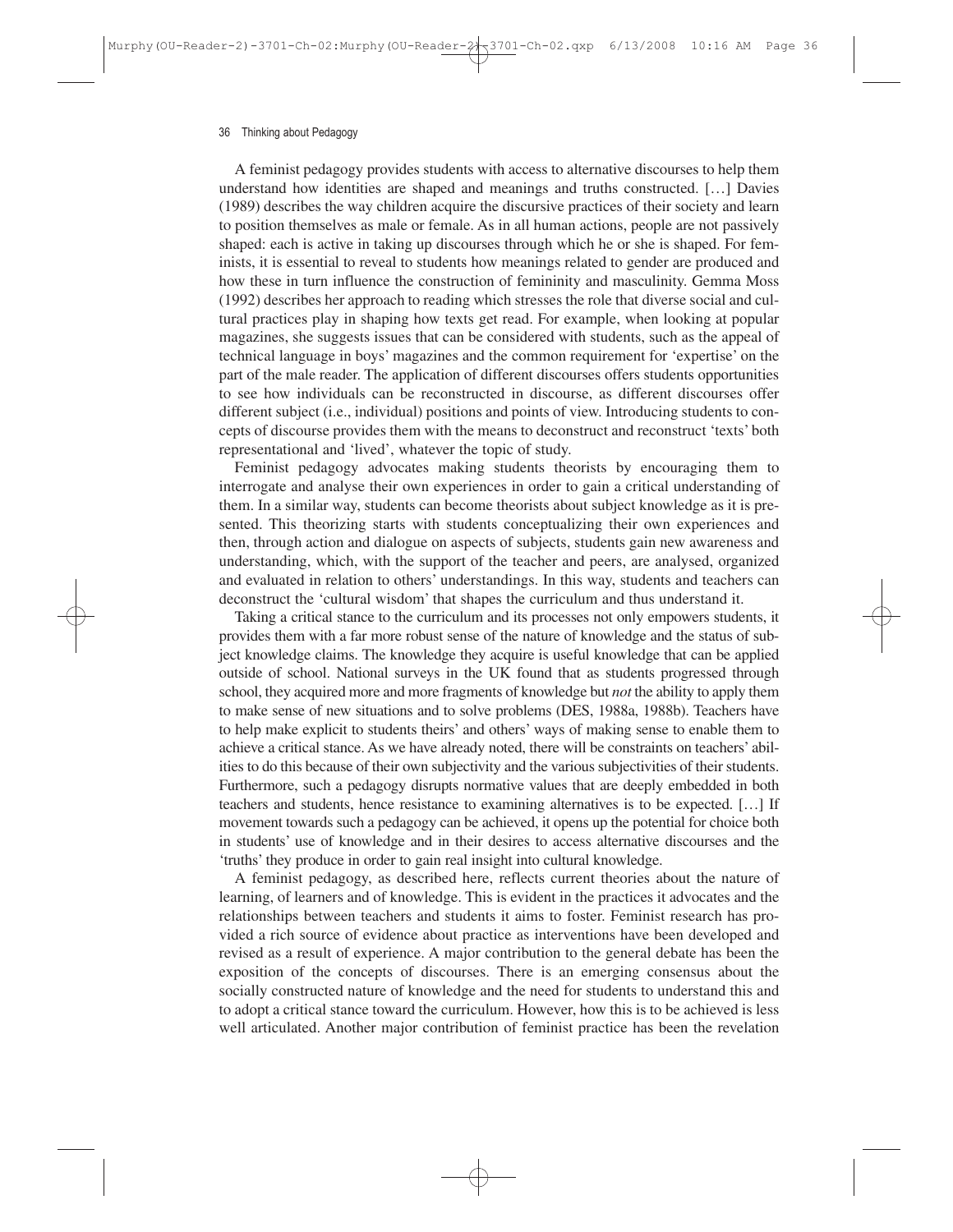and treatment of difference in classrooms. This has highlighted the necessity for continual reflection on practice by teachers. A further contribution has been the attention paid to the ramifications of such a pedagogy beyond the classroom door. It is essential to remember that the apparatuses of pedagogy are a site of production in their own right. We cannot therefore advocate a particular teacher–student relationship that ends abruptly at the classroom door. The relationships have to be seen to exist at all levels in a school. Students need to feel a sense of community in a school, a sense of a safe place — place not just in physical terms but in ideological terms as well. Furthermore, if we encourage students to adopt a critical stance to the curriculum, then the same approach would have to hold for their engagement in the derivation of school policies and rules. […]

To put this into practice requires change in the organizations and apparatuses of schools. For example, if strong ongoing relationships between teachers and students are necessary for effective pedagogy, does the typical secondary school practice of many short timetabled sessions with different teachers allow for this? Research suggests that heterogeneous groupings where teaching takes careful account of individual knowledge and experience are the most appropriate for learning. How does this approach 'fit' in schools committed to tracking or streaming, working in the context of time-pressured lessons? Learning areas also need to be seen to support the ways of working advocated, in the arrangements and accessibility of furniture and resources, etc. These few questions only touch on the issues that need to be considered in schools to enable an effective pedagogy to develop. They do, however, indicate the direction that needs to be taken if we treat seriously the demands of such a pedagogy.

## Summary

In this chapter, attention has been paid to the relationship between understandings about pedagogy and views about learning and the purpose of education. Current theorizing has radically altered the way the teacher–student relationship is perceived and *gives* status to personal experiences as a source of knowledge. Feminist pedagogy similarly reflects these characteristics and has extended them to recognize overtly the issue of difference. In developing practice that is based on, and illuminative of, difference, feminist pedagogy has extended understanding of what constitutes effective pedagogy. […]

Whilst significant steps have been taken in identifying and articulating effective pedagogic strategies, we remain with an unresolved question and debate. We need to ask 'what is an educated person?' in a world that recognizes difference and how answers to this question help define a curriculum and pedagogy for equity. We need to continue to apply the principles of critical pedagogy enunciated here to reflect on subject knowledge in school in order to better understand what alternative forms exist and whose purposes they might serve. However, as has been pointed out, there is still a long way to go (Longino and Hammonds, 1990). Nor can we afford to develop pedagogic strategies that empower only some individuals within a group. We need to understand what is meaningful and relevant to working-class boys and girls, to ethnic minorities, for all groups who share an identity.

Any developments in pedagogic practice must rely on teacher involvement. A first step in ensuring involvement is for teachers in their training to be helped to understand the problem and how it impacts on students' learning and teachers' expectations, behaviours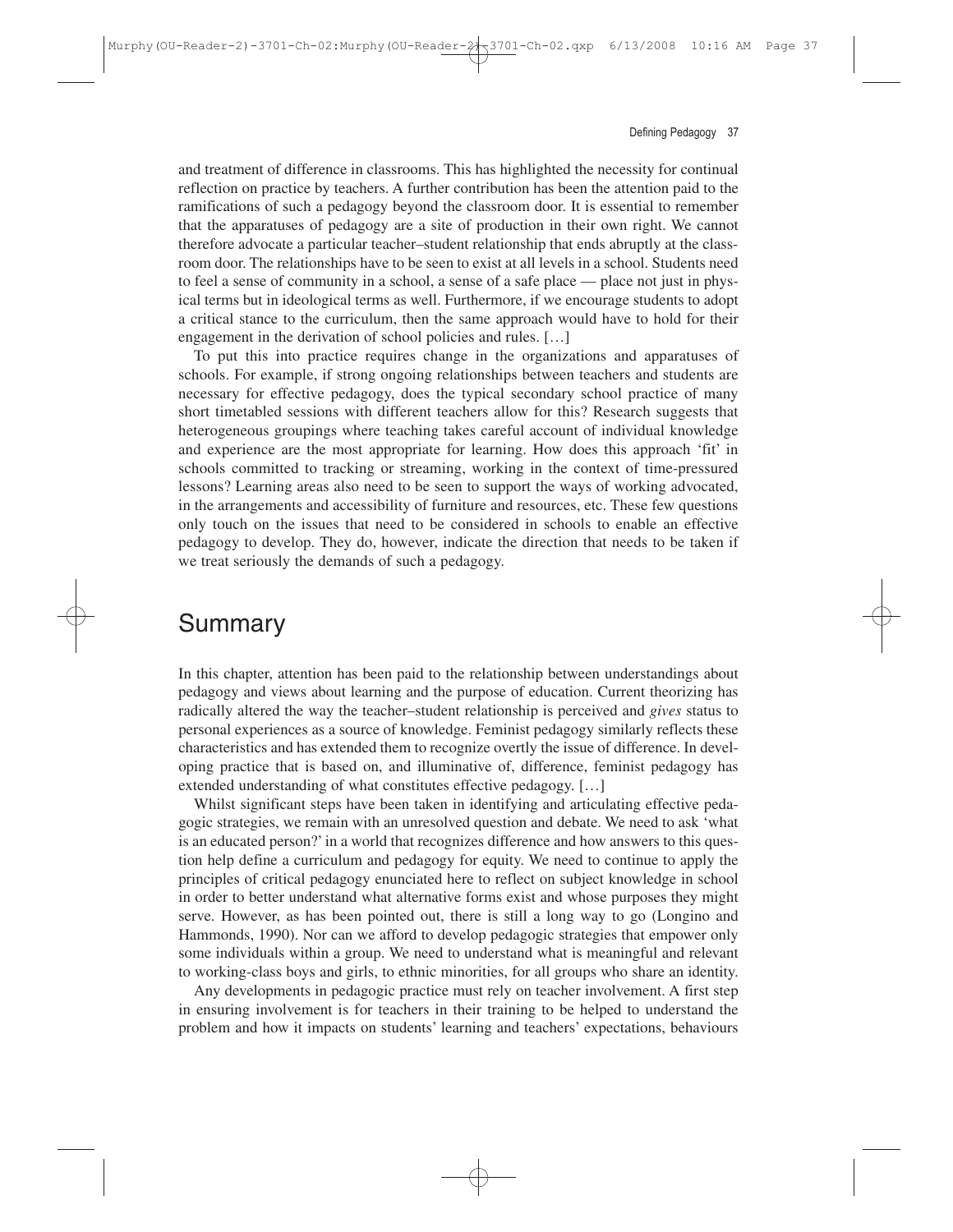and attitudes. The pedagogy advocated within schools should be mirrored in the pedagogy of teacher education. Unfortunately, higher education institutions lag behind many schools in their commitment to, and understanding of, equity issues. Sue Lewis's description of the 'chilly learning environment' and the resistance to, and marginalization of, curriculum reform intervention programmes in higher education institutions testifies to this. This is a situation which needs to change if pedagogy in school is to become more effective for more students.

## **References**

- Alexander, R. (1992) 'The problem of good primary practice', in Alexander, R. (ed.) *Policy and Practice in the Primary Curriculum*, London, Routledge.
- Banks, F., Bourdillon, H., Leach, J., Manning, P., Moon, B. and Swarbrick, A. (1995) 'Knowledge, school knowledge and pedagogy: Defining an agenda for teacher education', Paper presented at the first meeting of the European Educational Research Association, Bath, September.
- Best, F. (1988) 'The metamorphoses of the term "pedagogy"', *Prospects*, XVIII(2), pp. 157–66.
- Brown, J. S., Collins, A. and Duguid, P. (1989) 'Situated cognition and the culture of learning', *Educational Researcher*, 18(1), pp. 32–42.
- Bruner, J. S. (1985) 'Vygotsky: A historical and conceptual perspective', in Wertsch, J. V. (ed.) *Culture, Communication and Cognition: Vygotskian Perspectives*, Cambridge, Cambridge University Press.
- Bruner, J. S. (1986) *Actual Minds, Possible Worlds*, Cambridge Massachusetts, Harvard University Press.
- Burton, L. (1996) 'A socially just pedagogy for the teaching of mathematics', in Murphy, P. and Gipps, C. (eds) *Equity in the Classroom: Towards Effective Pedagogy for Girls and Boys*, London, Falmer Press, Unesco Publishing.
- Chevellard, Y. (1991) *La Transposition Didactique: Du Savoir Savant au Savoir Enseigné*, Paris, La Pensée Sauvage.
- Davies, B. (1989) 'Education for sexism: A theoretical analysis of the sex/gender bias in education', *Educational Philosophy and Theory*, 21(1), pp. 1–19.
- Department of Education and Science (1988a) *Science at Age 11 A Review of APU Survey Findings*, London, HMSO.
- Department of Education and Science (1988b) *Science at Age 15 A Review of APU Survey Findings*, London, HMSO.
- Edwards, D. and Mercer, N. (1987) *Common Knowledge: The Development of Understanding in the Classroom*, London, Methuen.
- Fletcher, A. E. (ed.) (1889) *Cyclopedia of Education* (2nd edn), Swan Sonnenschein.
- Freire, P. (1971) *Pedagogy of the Oppressed*, New York, Herden and Herden.
- Freire, P. (1985) *The Politics of Education*, London, Macmillan.
- Gordon, T. (1996) 'Citizenship, difference and marginality in schools: Spatial and embodied aspects of gender construction', in Murphy, P. and Gipps, C. (eds) *Equity in the Classroom: Towards Effective Pedagogy for Girls and Boys*, London, Falmer Press, Unesco Publishing.
- Gould, S. J. (1981) *The Mismeasure of Man*, New York, W. W. Norton.
- Harding, J. (1996) 'Girls' achievement in science and technology: Implications for pedagogy', in Murphy, P. and Gipps, C. (eds) *Equity in the Classroom: Towards Effective Pedagogy for Girls and Boys,* London, Falmer Press, Unesco Publishing.
- Kenway, J. (1996) 'The emotional dimensions of feminist pedagogy in schools', in Murphy, P. and Gipps, C. (eds) *Equity in the Classroom: Towards Effective Pedagogy for Girls and Boys*, London, Falmer Press, Unesco Publishing.